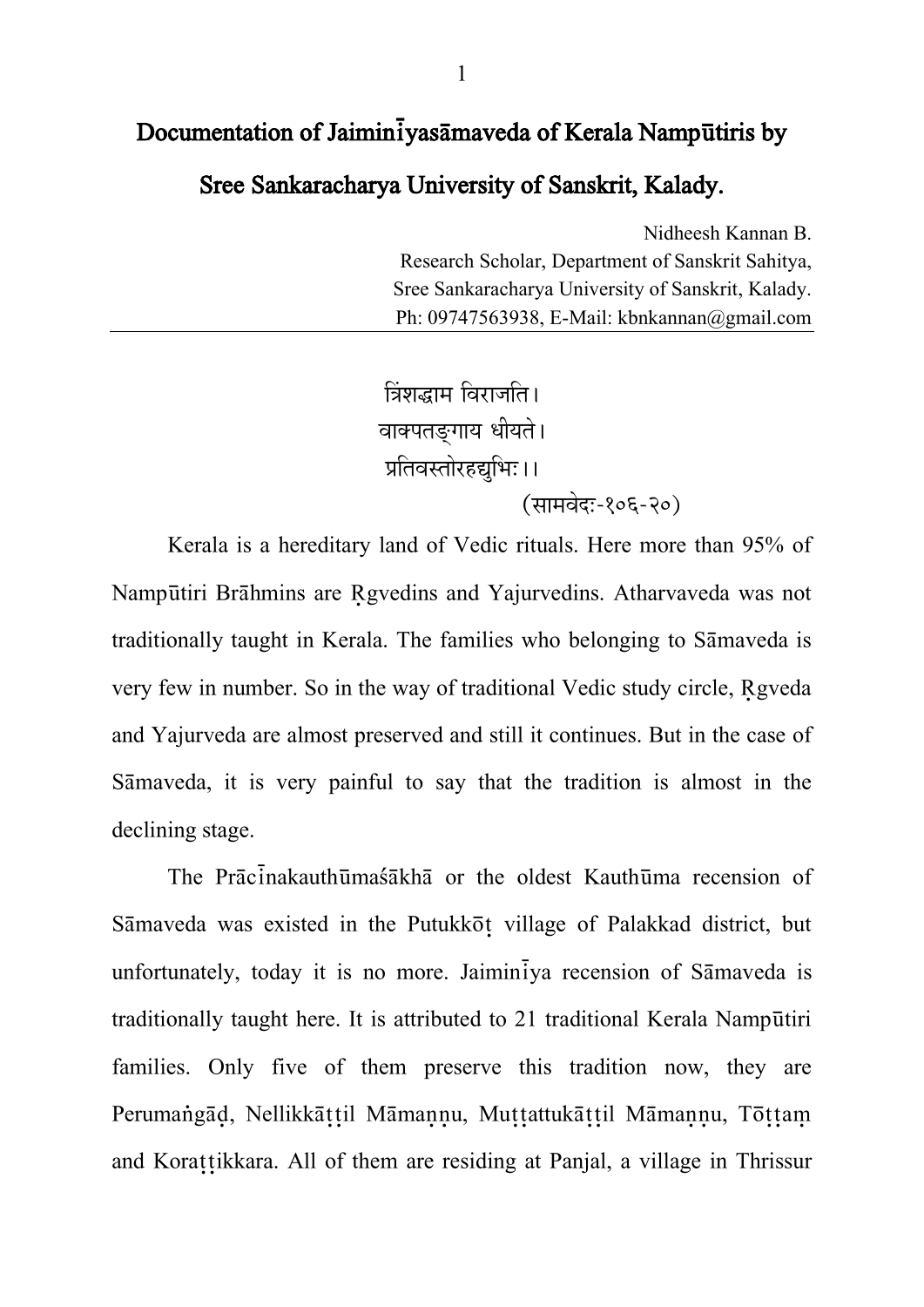District. There is a Tamil version of Jaimin $\overline{i}$ yas $\overline{a}$ maveda also preserved by Tamil Brahmins in Kerala at Kotuntirappulli village of Palakkad District. Unfortunately, the young generation did not take interest in the study of Veda in traditional way especially in the case of Samaveda. As a result, this valuable hereditary knowledge system is going through a critical situation. So the preservation of Jaimin<sup>t</sup>yasamaveda tradition became necessary.

#### Preservation of Keraliyajaimin yasamavedasamhita - Earlier attempts

Frits Staal, Dr. E.R. Sreekrishna Sarma, Prof. Gune from Denmark, Dr. K. Krishnadas, A. I. R Calicut, Tirupathy Devasthanam and some agencies from Nasik tried to record the oral tradition of Samaveda, but those are incomplete and not successful.

The only available textual edition of  $\overline{A}$ rcika portion of Jaiminiyasamaveda was that edited by Dr. R. Raghuvira in 1930s and it was totally different from Kerala version. The entire Samhita of Keral $\bar{i}$ yajaimin $\bar{i}$ yas $\bar{i}$ maveda is not printed so far in Devan $\bar{i}$ gar $\bar{i}$  script. It is preserved in the transcript form among the Kerala Namp£tiris. It contained 400 pages of notebook size, written in Malayalam character. As a first step to make text available to the academic community, Dr. K.A Ravindran made a hand written copy of the text of  $\overline{A}$ rcika portion from those transcripts deposited at Nellikkattil Mamannu Mana and Korattikkara Mana and brought out an edition in Malayalam script, in his book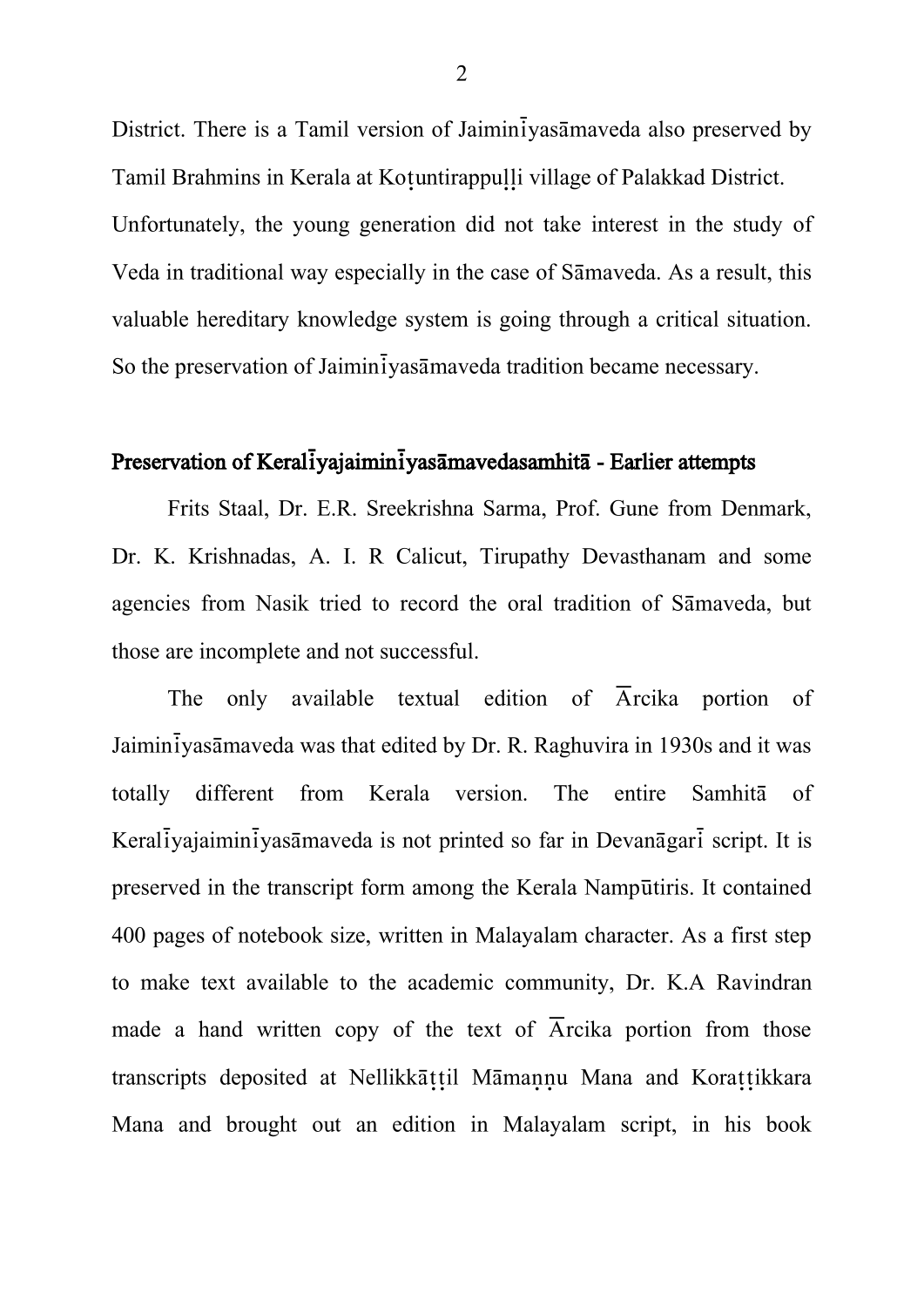Sāmavedadarpanam published by Sankaran Namboothirippad Smaraka Granthasala, Kanippayyur in 2007.

Recently, The National Mission for Manuscripts had sanctioned to Centre for Heritage Studies, Hill Palace, Thrippunithura a project for publishing rare and unpublished manuscripts in a series named Prakā sikā. As part of this, Dr. K. A Ravindran prepared a complete version of Jaimin $\overline{i}$ yas $\overline{a}$ mavedasamhit $\overline{a}$  including  $\overline{A}$ rcika, Gramageyag $\overline{a}$ na and Aranyagaeyagana of Kerala tradition and for the first time it was published in the year 2013.

# Documentation of Keraliyajaimin<sup>i</sup>yasamaveda by Sree Sankaracharya University of Sanskrit, Kalady

School of Vedic Studies, Sree Sankaracharya University of Sanskrit, Kalady took initiative to document and preserve the oral tradition of the entire portion of Keraliyajaiminiyasamaveda in Audio-video CDs during the year 1997 to 2001. Dr. C. M. Neelakandhan who was the in-charge-of School of Vedic Studies at that period headed the project. It was done with the financial assistance from the University. (The School of Vedic Studies was renamed as Centre for Vedic Studies later).

#### System of the Work

The Centre for the Documentation of Performing Arts (CDPA), a registered society under the guidance and leadership of the expert scholar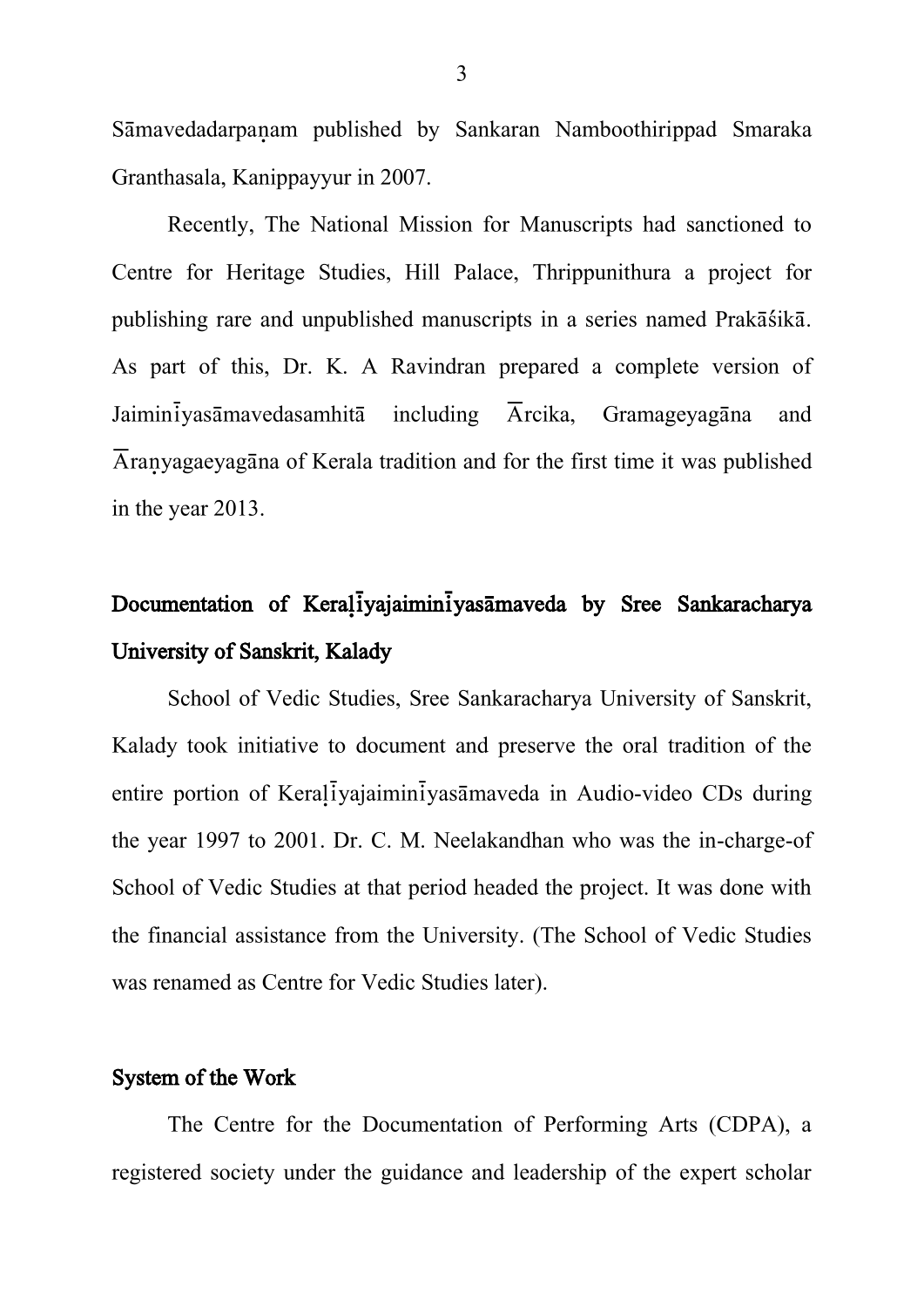Sri. Killimangalam Vasudevan Nampūtirippād, collaborated with the University in carrying out this project. As a part of this project, it was decided to document the Prakrti and Vikrti pāthās of Jaimin $\overline{i}$ yasāmaveda preserved by Nampūtiris of Kerala.

As a first phase, in 1997 July, University started the audio- video recording of  $\overline{A}$ rcika portion, Sāmagāna or Gramageyagāna and Candrāsāma or  $\overline{A}$ ranyageyagana. In the second phase, which began in 2001 May, Sāmastutis used in Atirātra and Somayāga rituals were recorded. Panjal Lakshminarayana Temple was the location of the project.

Traditional Sāmaveda scholars of Panjal; (Late) Sri. Perumangāttu Vasudevan Nampūtiri, Sri. Nellikkāttil Māmannu Neelakandhan Nampūtiri, (Late) Sri. Nellikkāt til Māmannu Vasudevan Nampūtiri, Sri. Tōttam Aryan Nampūtiri & Sri. Tōttam Narayanan Nampūtiri were involved in the first phase of the project and they, except Sri. Tottam Narayanan Nampūtiri, took part in the second phase also. The recoded matter is kept in CDs in the Sanskrit University Central Library and is available as reference material for those who want to do researches and higher studies in Vedic Literature. It only contains the chanting of Mantras.

Thereafter, in 2008 a major project was sanctioned to Vedic Studies by the Ministry of Culture, Govt. of India through Sangeetha Nataka Academy, New Delhi. Under this, a major amount sanctioned was to remake the old audio/video CDs as interactive DVDs and HDD, incorporating the text of the chanted portion of  $\overline{A}$ rcika part in Devan $\overline{a}$ gar $\overline{i}$  script, with transliteration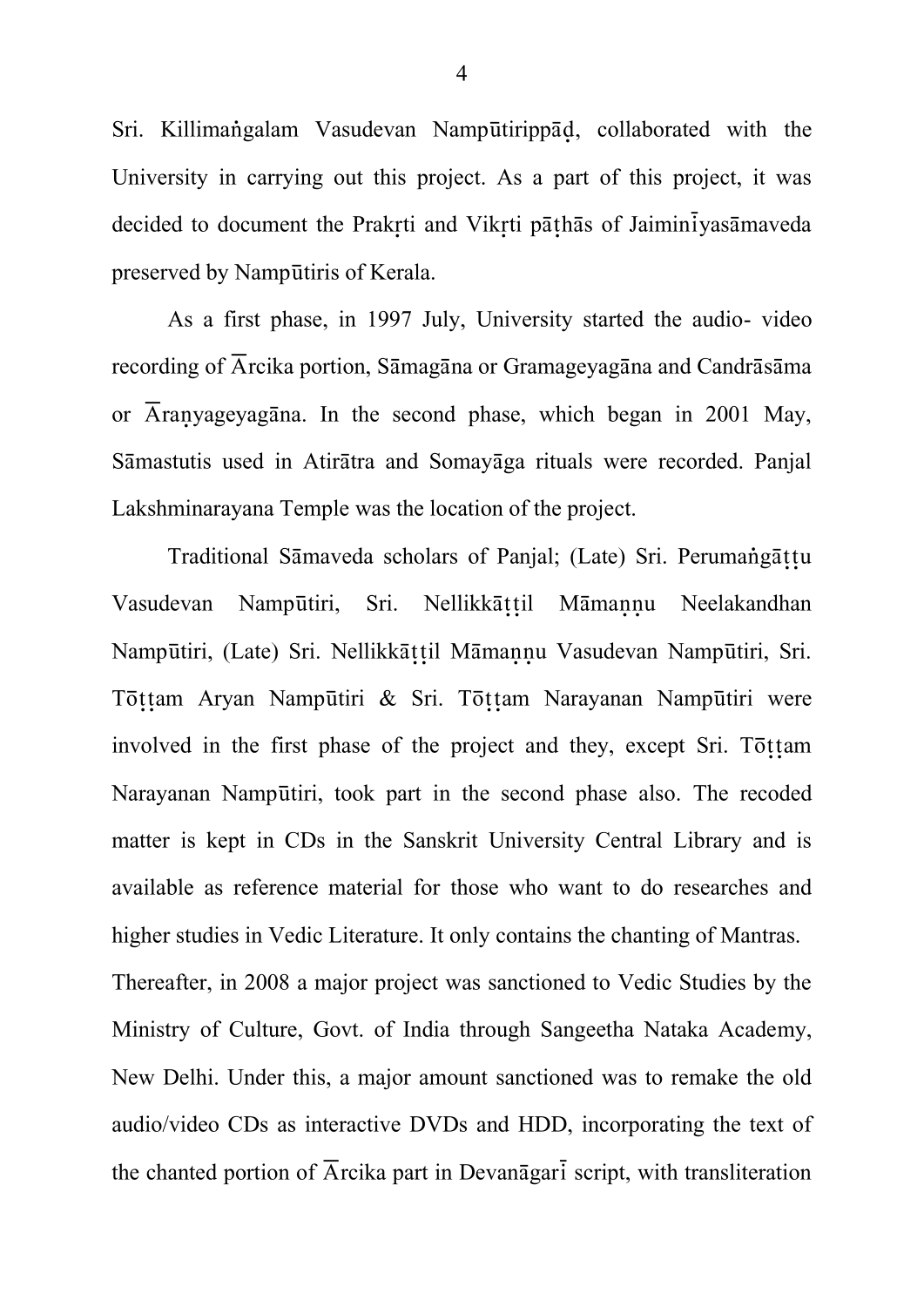and simple English translation, graphics and indices. The process of remaking the CDs are in the final stage and the remade version of  $\overline{A}$ rcika Portion contains the details mentioned above. For Samagana and Candr $\bar{a}$ sama only the text in Devan $\bar{a}$ gar $\bar{i}$  script is provided.

As part of the project, the text of  $\overline{A}$  rcika portion was published by the Centre for Vedic Studies which is edited by Dr. C. M Neelakandhan and Dr. K. A. Ravindran in the year 2013.

### Expert panel

University has constituted an expert committee for advising the project. The members of the committee in the first and the second phase are: (Chief Advisors) Dr. K. Kunjunni Raja & Sri. L. S. Rajagopal, (Honorary Director) Sri. Killimangalam Vasudevan Namboodirippad, (Assistant Director) Sri. M. Subrahmonian Namboodiri, (Techinical Director) Sri. Kunju Vasudevan, (Technical Assistant) Sri. A. R Manoj and (Co-ordinator) Dr. C. M Neelakandhan. And that of the third and final phase, the following are the monitoring committee members:

(Chairman) Dr. D. Gopi Mohan, (Advisor / Expert Member) Dr. C. M. Neelakandhan, (Members) Dr. B. Chandrika, Sri. Soudamini K. G and Sri. Mohammed Sageer T. K., (Co-ordinator) Dr. K. A Ravindran.

Including me three other Research assistants are also involved in this project in different phases. They are Sri. Ajimon C. P., Sri. Sreelakshmi R. and Sri. Sudhanjali P. S.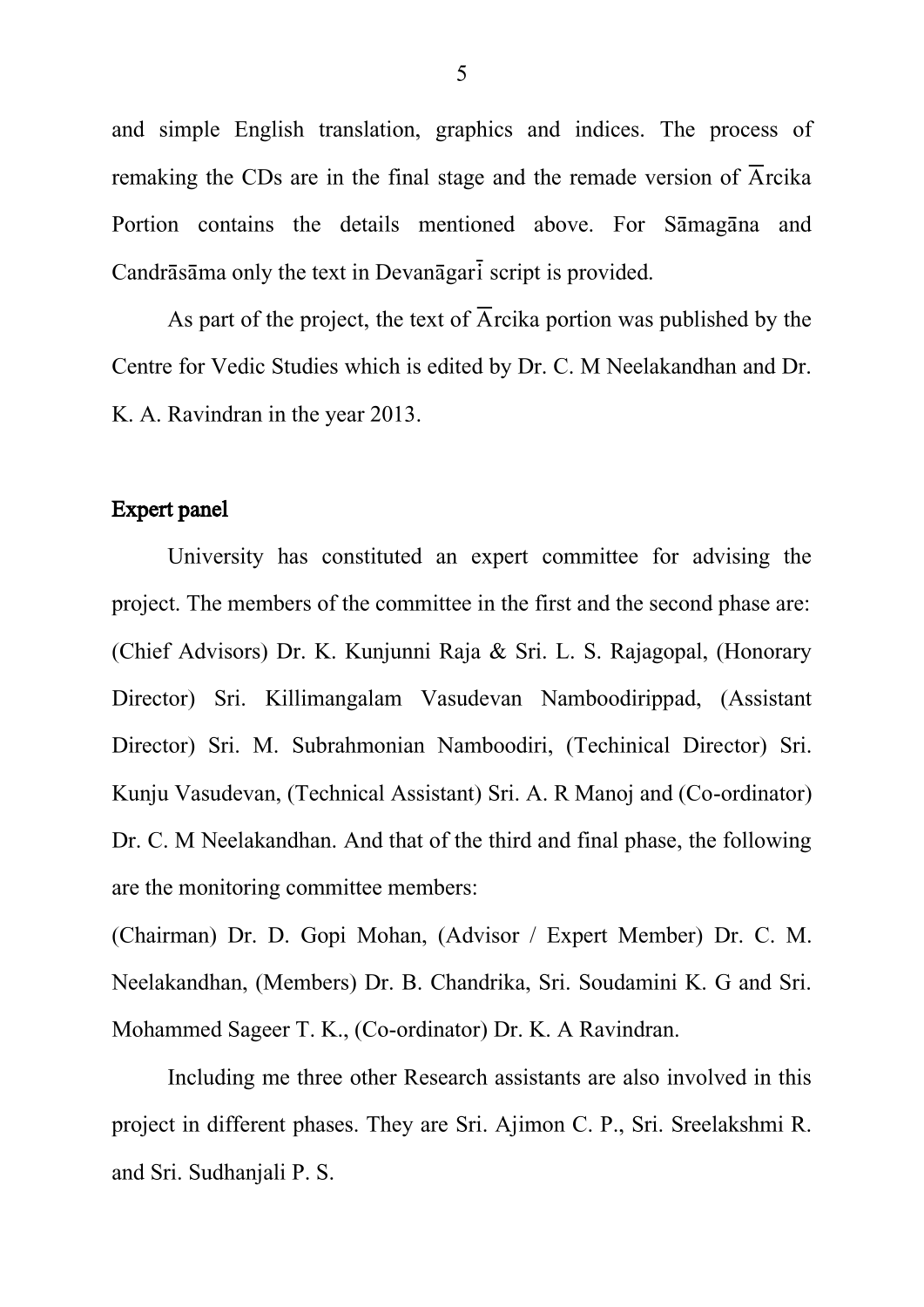#### Present condition and limitations of the project

After the retirement of Dr. C.M Neelakandhan, Dr. K.A Ravindran-Associate professor of Sanskrit Sahitya took in-charge-of Centre for Vedic Studies. The remaking project of Samaveda is continuing under his guidance now and is almost completed. All the data such as chanting of  $\overline{A}$ rcika, Sāmagāna, Candrāsāma and Sāmastutis were entered in computer in audio and video format with modern graphic systems.

As a technical limitation of the work, it is observed that some old CDs containing Sāmagāna and Candrāsāma portions have occurred the problem of video flickering. This is because of the rarely usage of the recorded CDs. It is to be noted here another limitation that the scholars who did the chanting earlier are not in a position to chant those portions again due to ill health. Some of them are passed away. Therefore a reconstruction of the tampered portions from their own mouth is impossible. In this circumstance, the present remade version becomes a document of most importance. The complete Jaiminiyasamavedasamhita of Kerala Nampūtiri tradition in interactive DVDs and HDD format will be available soon from Centre for Vedic studies, Sree Sankaracharya University of Sanskrit, Kalady to the scholarly world. The oral tradition of Jaimin vasamaveda of Kerala Namp£tiris is a peculiar intangible heritage of Kerala. Today this system is almost extinct. Some of the traditional Samaveda scholars except Nellikkāttil Māmannu Neelakandhan Nampūtiri, Tōttam Aryan Nampūtiri and Tottam Narayanan Nampūtiri were expired. Moreover, they are at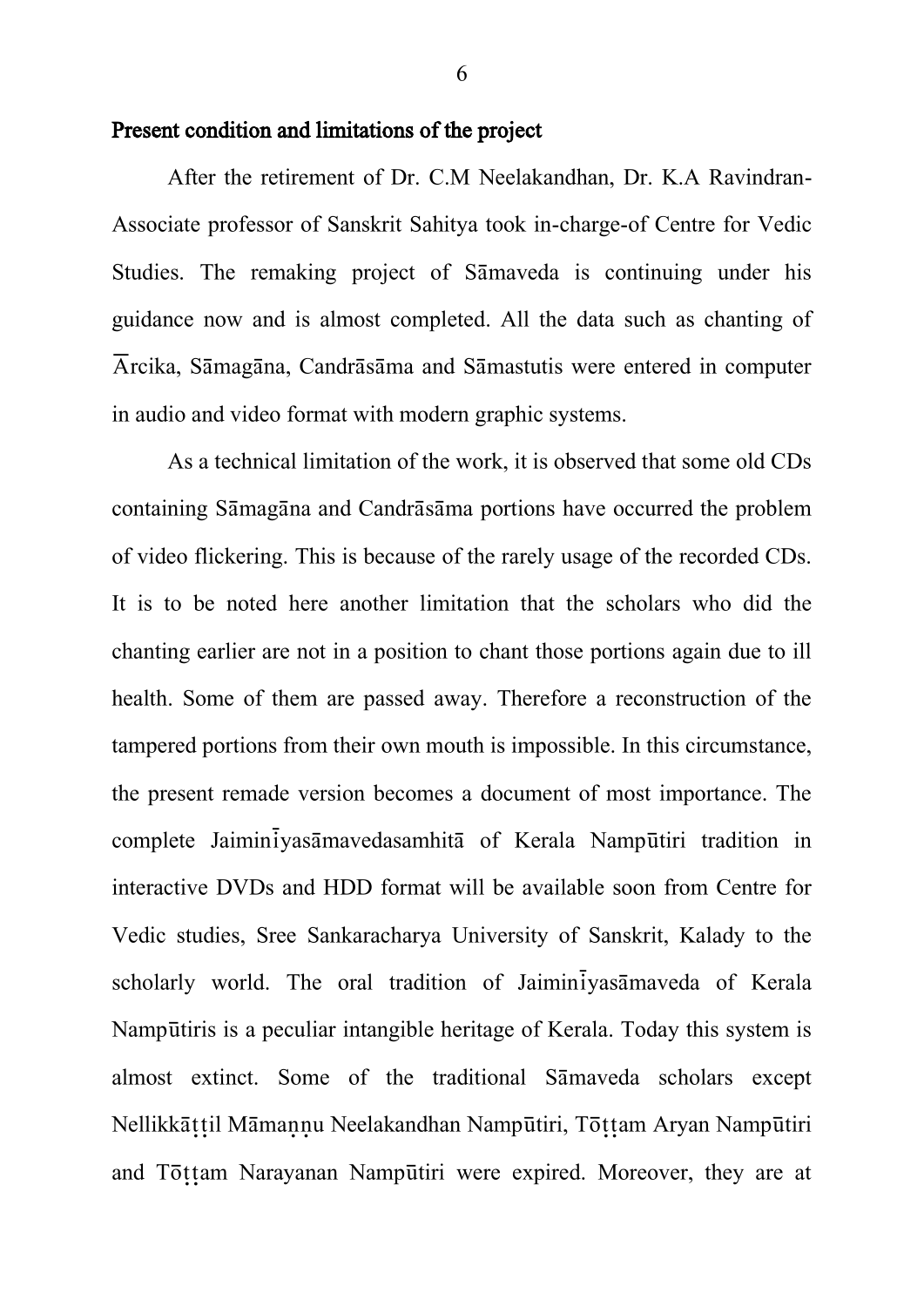above 90s and struggling with the discomforts of old age. There are no foot followers of them to conserve this oral heritage now. So, the mission of documentation of Keraļiyajaiminiyasāmaveda carried out by the Centre for Vedic Studies earlier and the present remade version is a remarkable monument in the Vedic history.

This paper may conclude with the prayer;

"We salute our ancestors and those who are present in the Yajua for their help to offer praises to Soma."

> नमः पितृभ्यः पूर्वसद्भ्यः। नमस्साकत्रिषद्भ्यः। युञ्जे वाचं शतपदीम् ।। .<br>(सामवेद:-६०-१)